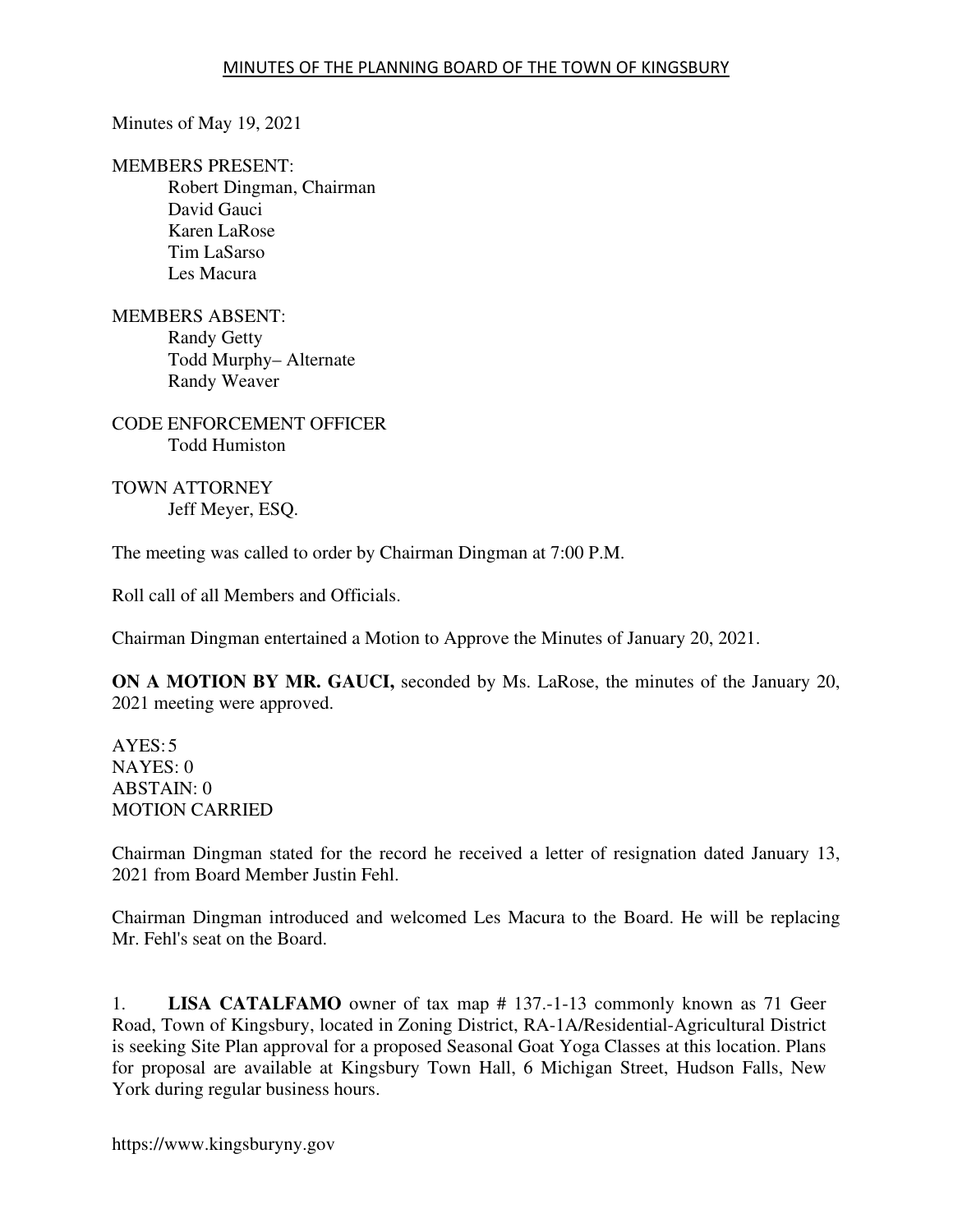## MINUTES OF THE PLANNING BOARD OF THE TOWN OF KINGSBURY

Planning Board Meeting May 19, 2021 Page 2 of 6

Chairman Dingman introduced Lisa Catalfamo to address the Board.

Ms. Catalfamo stated she is proposing Seasonal Goat Yoga Classes, on her 7+/- acre farm. The classes will be held in the backyard behind the house and barn. The goat yoga classes are normally about an hour long outdoors in the presence of goats. She will be partnering with local yoga instructors and will be offering three classes per week. She is seeking to have yoga classes from late May or early June through early fall. The goats are social and friendly and will mingle with the participants in a friendly way. Parking will be on the front of the property. Ms. Catalfamo stated there will a bathroom and hand washing/sanitizing stations available.

Chairman Dingman opened the Public Hearing.

Ally Weaver had concerns with the goats moving around the property and the attendees being hurt by one.

Ms. Catalfamo stated goats are very friendly.

Chairman Dingman closed the Public Hearing.

Discussion ensued among the Board with questions addressed by the Applicant.

**ON A MOTION BY MS. LAROSE** and seconded by Mr. Gauci the Kingsbury Planning Board declares lead agency status and having reviewed the short form SEQRA submission and having taken a hard look at the potential environmental impacts finds that there are no potential negative environmental impacts anticipated from this project and the Board issued a negative declaration on the project.

The Board then reviewed the proposed Resolution.

## **Resolution No. 1 of May 19, 2021**

**SITE PLAN REVIEW** – Lisa Catalfamo, as owner of Tax Map #: 137.-1-13 commonly known as 71 Geer Road, Town of Kingsbury, located in the RA-1A / Residential Agricultural Zoning District, is seeking Site Plan approval for seasonal goat yoga classes at this location. This action is pursuant to Section 280-21 of the Code of the Town of Kingsbury.

**ON A MOTION BY TIMOTHY LASARSO**, seconded by DAVID GAUCI, based on all of the evidence and materials submitted by the Applicant and the representations made at the meeting, the Application is hereby approved subject to the following conditions: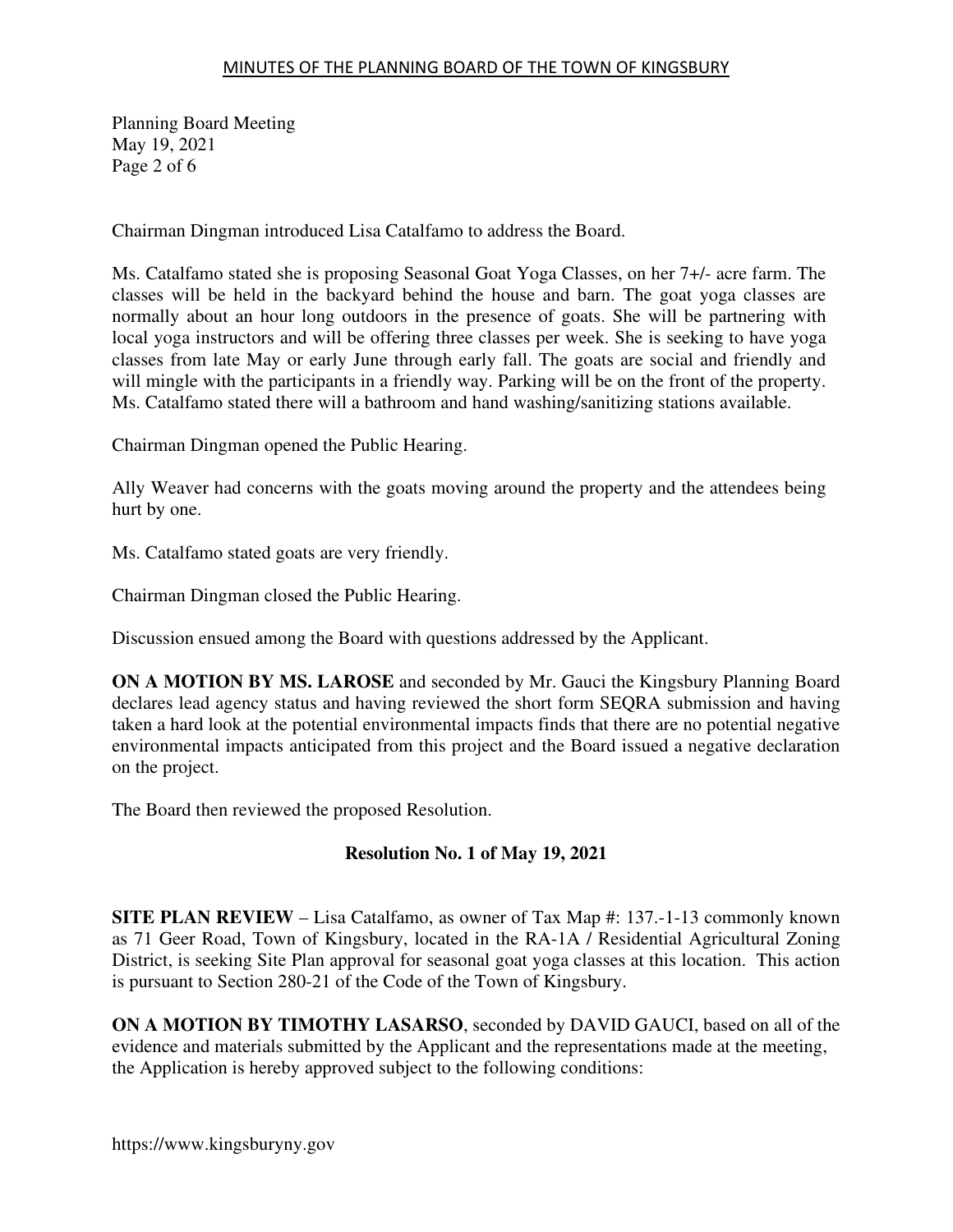Planning Board Meeting May 19, 2021 Page 3 of 6

(1) All information and representations contained in the materials submitted by the applicant and discussed at the meeting are incorporated herein as conditions.

2. **CYNTHIA CORLEW** owner of tax map # 137.-1-24.1 AND **Kortni Tougas**, owner of Tax Mao # 137.-1-24.16 commonly known as Wait Road located in Zoning District, RA-1A/Residential-Agricultural District is seeking Site Plan approval for a two (2) lot subdivision at this location. Plans for proposal are available at Kingsbury Town Hall, 6 Michigan Street, Hudson Falls, New York during regular business hours.

Chairman Dingman introduced Attorney Suzanne Spector-Tougas, who will be representing Kortni Tougas and Cynthia Corlew to address the Board.

Attorney Spector-Tougas stated Kortni Tougas entered into a contract to purchase a 1.74 acre parcel on Wait Road from Cynthia Corlew.

Ms. Corlew and her attorney were under the impression she was doing a simple subdivision. They had the closing and Washington County has assigned it a tax map number. When Ms. Tougas applied for a building permit she was denied because Ms. Corlew had already done a subdivision in the last five years.

Attorney Spector-Tougas stated she is here tonight asking for subdivision approval after the fact.

Chairman Dingman asked Attorney Meyer to guide the Board through this request as this is not a usual subdivision request.

Discussion ensued among the Board with questions addressed by the Applicant.

Chairman Dingman opened the Public Hearing.

There being no comments from the public, Chairman Dingman closed the public hearing.

**ON A MOTION BY TIMOTHY LASARSO**, seconded by DAVID GAUCI, based on all of the evidence and materials submitted by the Applicant and the representations made at the meeting, the Application is hereby approved.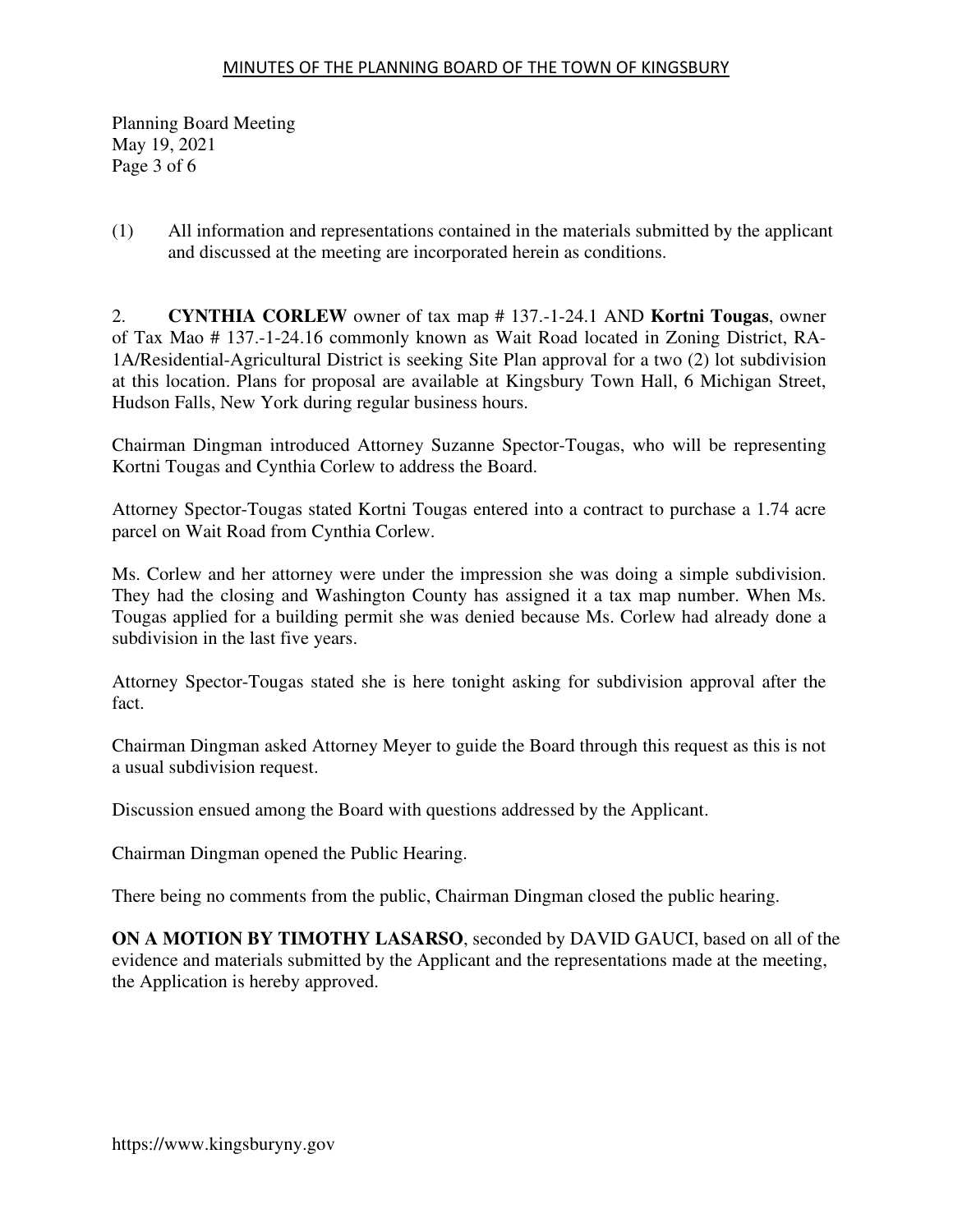Planning Board Meeting May 19, 2021 Page 4 of 6

3. **NOLAN PROPANE** contract vendee of Tax Map # 137.-2-1.4 commonly known as County Line Road, Lot #3 in the Warren/Washington County Industrial Park, is seeking Site Plan approval for propane storage and loading at this location. Two (2) 30,000 gallon tanks are proposed, crushed gravel driveway, storage sheds and chain link fencing for security. Plans for proposal are available at Kingsbury Town Hall, 6 Michigan Street, Hudson Falls, New York during regular business hours.

Chairman Dingman introduced Robert Nolan, Nolan Propane, Michael Biscone, Biscone Law Firm, John Hart, Duck Harbor Energy, LLC and Frank Palumblo, C.T, Male Associates to address the Board.

Attorney Biscone stated they are proposing a two tank propane farm on County Line Road in the Warren Washington County IDA lot #3. Mr. Nolan's family has been in the propane business for more than a half century. This is his third tank farm and the smallest of three.

Frank Palumblo, C.T. Male is here tonight with a site plan showing the safety features of a normal typical tank farm. There will not be any office or people that will be at this site. They will have responders if needed and will be hiring people from Washington and Warren Counties for purposes of delivery and they are in the service business as well.

Chairman Dingman stated his understating was Mr. Biscone or representatives have met with the members of the Kingsbury Town Board.

John Hart, Duck Harbor Energy, LLC stated he was at the meeting as well as representatives from Nolan Propane, Kingsbury Supervisor Dana Hogan, Planning and Zoning Administrator Todd Humiston, Kingsbury Fire Department and Washington County Hazmat.

Chairman Dingman stated for the record could you state what was said and what the reaction was from those in attendance.

Mr. Hart stated they explained how the process works, talked about some of the safety equipment, the layout of the plan, semantics of the plans putting this project together. There is a document called the Fire Safety Analysis. It is a living breathing they create between the propane provider and the emergency responders.

Basically, what they wanted to know was the hours of operation, how many people, the valving and mechanical operation, as well as how may deliveries.

Mr. Hart stated he believed it was Mr. Humiston who suggested they write a letter of the overview of this project prior to the meeting.

https://www.kingsburyny.gov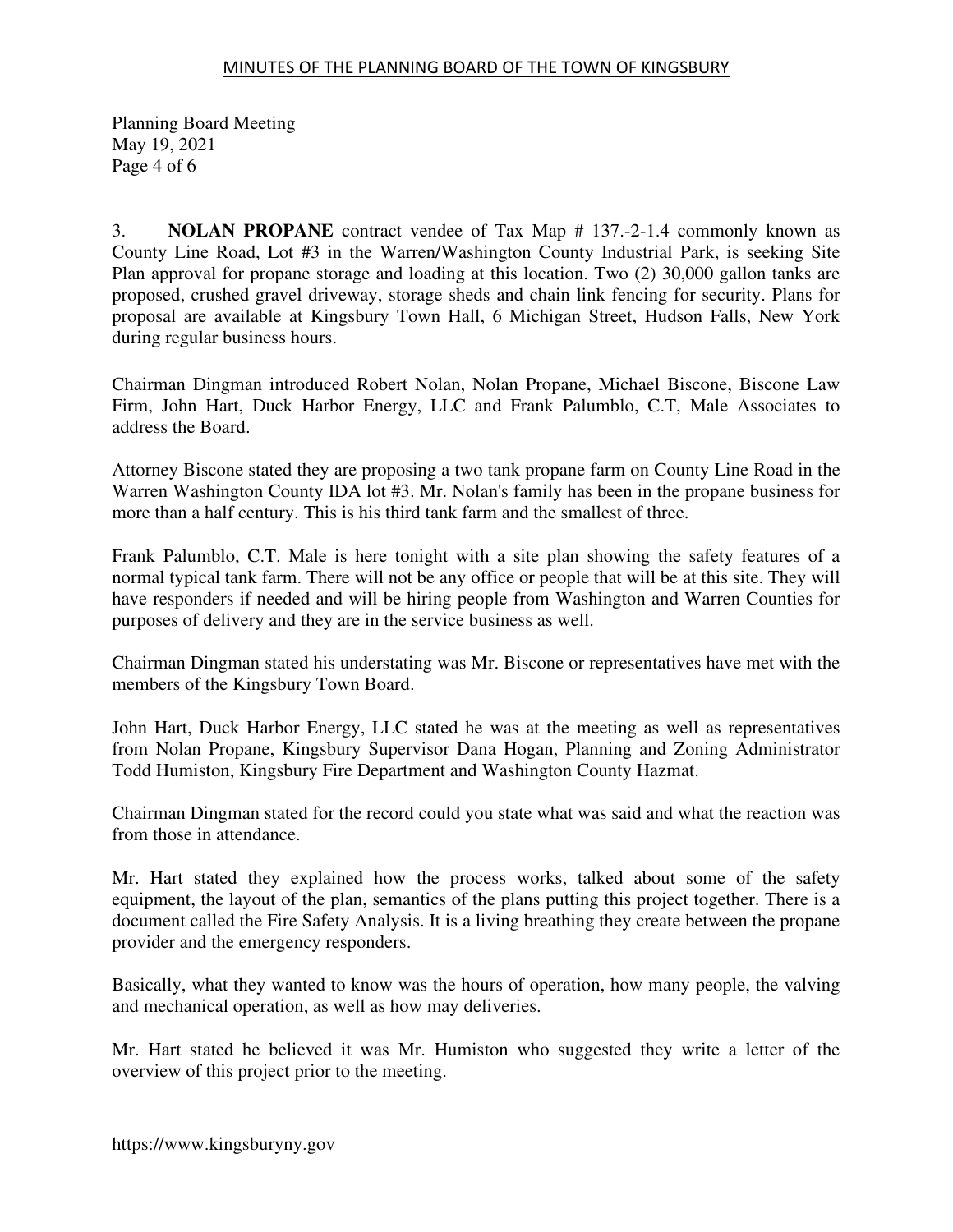## MINUTES OF THE PLANNING BOARD OF THE TOWN OF KINGSBURY

Planning Board Meeting May 19, 2021 Page 5 of 6

Mr. Boscone stated the letter is in the file dated March 31, 2021 and that Mr. Hart is an expert throughout the State of New York on this type of project.

Chairman Dingman stated he does recognize Mr. Hart's name.

Mr. Hart stated he will be on the site for the full process if and when this is approved.

Chairman Dingman stated the reason he asked the question and has no objections to the meeting and was probably a good thing, his concerns are he wants to make sure he addresses and cover all the bases. In the past there was another propane company that came before the Board in the Industrial Park. There were major concerns with where it was going to be located.

Mr. Hart stated they discussed the issues concerning the other propane company and the difference between the two lots.

Mr. LaSarso questioned the two 30,000 gallon tank's location and smaller tanks on the ground.

Mr. Palumblo explained where and how the project will look when it is completed with screening. There will be approximately 20 empty tanks of different sizes stored on site.

Chairman Dingman questioned if Nolan Propane has any connection with Homeland Security.

Mr. Hart stated that is a very good question and very important. Homeland Security has to do with the lighting and the orientation of the tanks and the lighting of the tanks. Mr. Hart stated he works with both the Homeland Security and New York State Homeland Security. The main thing is they want to be discreet, but they want to be seen. They want to have to the visibility. When the tanks are screen in, they also want the responder to know they are there, know how to get to them and see them. Everything in that plant is secured remotely, thermally, and manually, whenever it is unmanned. DOT and OSHA require an emergency action plan.

According to DOT until there is product in the tanks, they are just steel. There is no hazmat in in the tank.

Mr. Palumblo stated one of the things they did show on the plans is a truck route. There is one entrance in and one entrance out for the trucks. Potentially they will not have two trucks at the same place at the same time. This will hopefully prevent traffic congestion on County Line Road. They will set the fence back far enough from the road so that their will not be a truck sitting in the road waiting. These are daily safety factors.

Mr. Hart stated normally the gas plants have gates that fold and lock with a combination lock.